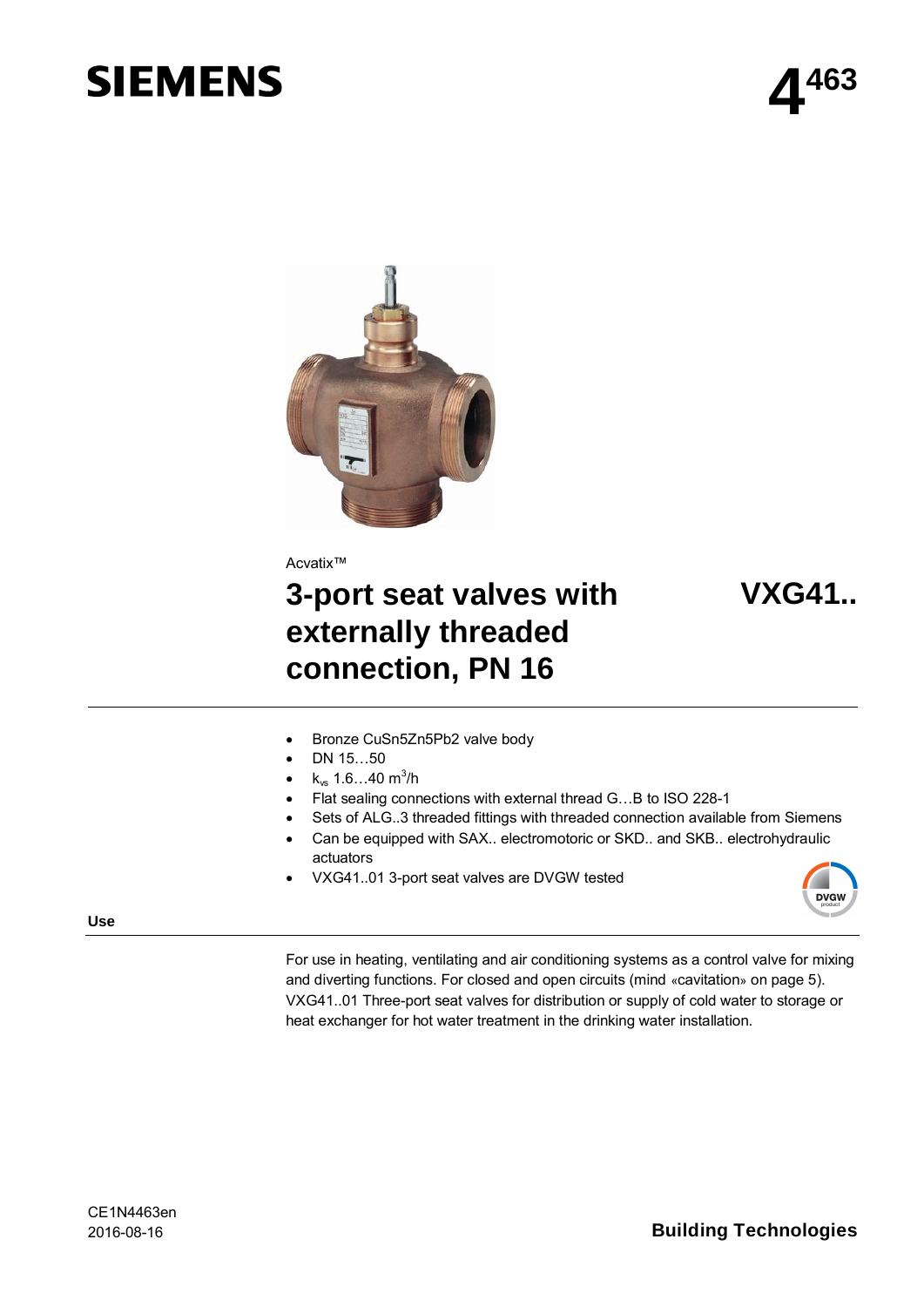#### **Type summary**

| Type / stock no. |                          | <b>DN</b> | $k_{vs}$<br>$[m^3/h]$ | $S_{v}$ |
|------------------|--------------------------|-----------|-----------------------|---------|
|                  | VXG41.1301 <sup>1)</sup> |           | 1,6                   |         |
|                  | VXG41.1401 <sup>1)</sup> | 15        | 2,5                   | > 50    |
| <b>VXG41.15</b>  | VXG41.1501 <sup>1)</sup> |           | 4,0                   |         |
| <b>VXG41.20</b>  | VXG41.2001 <sup>1)</sup> | 20        | 6,3                   |         |
| <b>VXG41.25</b>  | VXG41.2501 <sup>1)</sup> | 25        | 10                    |         |
| <b>VXG41.32</b>  | VXG41.3201 <sup>1)</sup> | 32        | 16                    | >100    |
| <b>VXG41.40</b>  | VXG41.4001 <sup>1)</sup> | 40        | 25                    |         |
| <b>VXG41.50</b>  | VXG41.5001 $^{1)}$       | 50        | 40                    |         |

<sup>1)</sup> These types, as a standard, are equipped with a tight bypass. DVGW verified, DVGW applications according to drinking water regulation 2001. For medium temperatures up to 90 °C

 $DN =$  Nominal size

 $k_{vs}$  = Nominal flow rate of cold water (5...30 °C) through the fully open valve (H<sub>100</sub>) by a differential pressure of 100 kPa (1 bar)

 $S_v$  = Rangeability  $k_{vs}$  /  $k_{vr}$ 

 $k_{vr}$  = Smallest k<sub>v</sub> value, at which the flow characteristic tolerances can still be maintained, by a differential pressure of 100 kPa (1 bar)

#### **Accessories**

| Type                  | Stock No.   | <b>Description</b>                                               |  |  |  |
|-----------------------|-------------|------------------------------------------------------------------|--|--|--|
| ALG3 <sup>1)</sup>    | ALG.3       | Set of 3 threaded fittings for 3-port valves, consisting of      |  |  |  |
| $ALG3B$ <sup>1)</sup> | S55846-Z1   | - 3 union nuts, 3 discs and 3 flat seals                         |  |  |  |
|                       |             | ALG. 3B are brass fittings, for media temperatures up to 100 °C. |  |  |  |
| ASZ6.6                | S55845-Z108 | Electric stem heating element, AC 24 V 30 W, required for media  |  |  |  |
|                       |             | below 0 °C                                                       |  |  |  |
|                       |             |                                                                  |  |  |  |

 $1)$  Applications requiring union fittings with DVGW approval must be delivered by thirds.

#### **Order**

When ordering please give type, stock no., designation and quantity.

Example:

| $_{\rm \tau ype}$ | Stock no.   | <b>Designation</b>       | Quantity |
|-------------------|-------------|--------------------------|----------|
| VXG41.2501        | VXG41.2501  | Valve                    |          |
| ALG253B           | S55846-Z105 | Set of threaded fittings |          |

Valves, actuators and accessories are packed and supplied separately. Delivery

See overview, page 10. **Spare parts, rev. no.**

2/10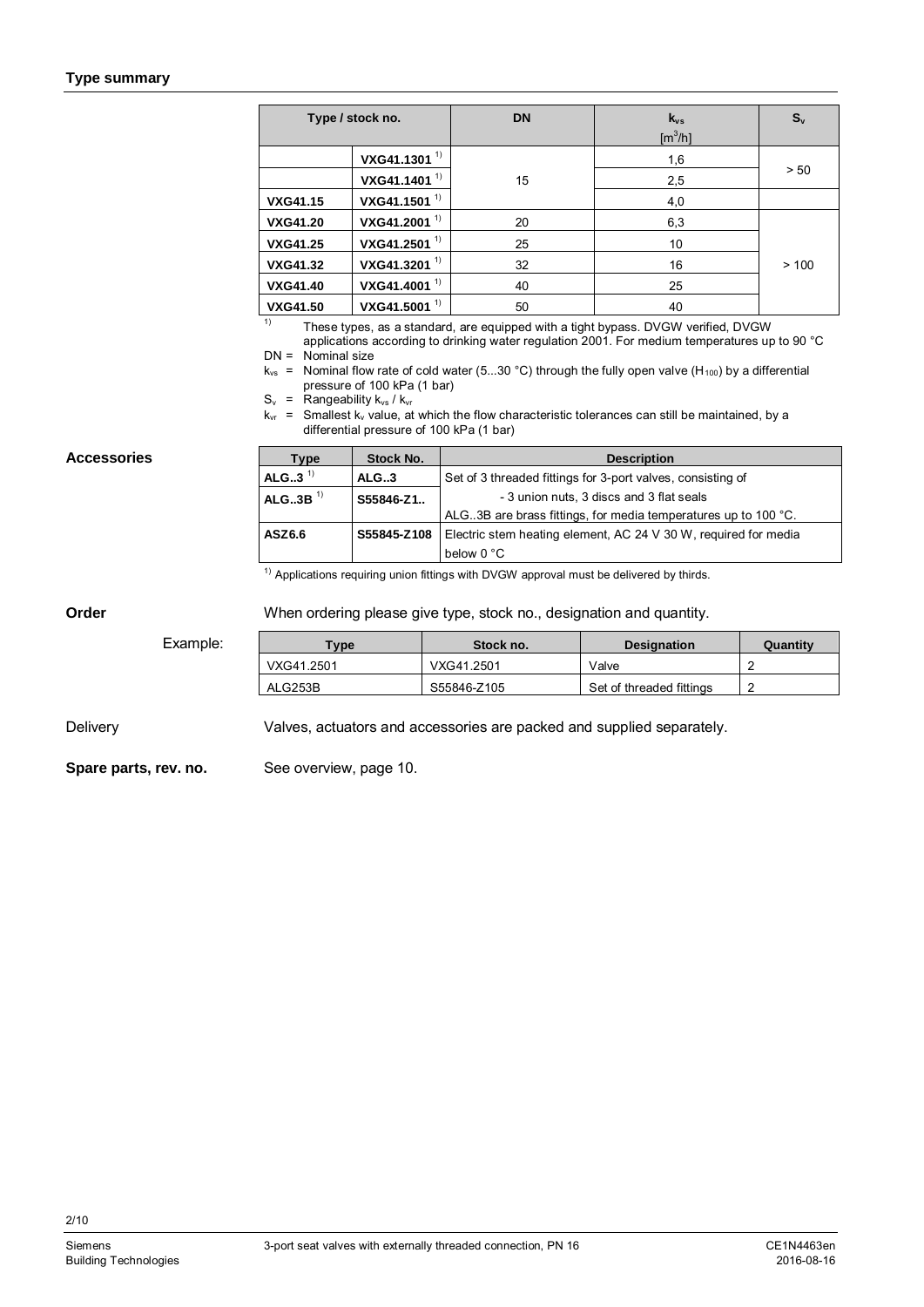#### **Equipment combinations**

| <b>Valves</b>   |                          |        |                      |                      | <b>Actuators</b>        | <b>Fitting sets</b> |           |                     |                |             |
|-----------------|--------------------------|--------|----------------------|----------------------|-------------------------|---------------------|-----------|---------------------|----------------|-------------|
|                 |                          |        | $SAX.$ <sup>4)</sup> | $SKD.$ <sup>1)</sup> |                         | SKB                 |           | Malleable cast iron | Brass $5$      |             |
|                 |                          | Mixing | <b>Diverting</b>     | Mixing               | Diverting               | Mixing              | Diverting |                     |                |             |
|                 |                          |        |                      |                      | $\Delta p_{\text{max}}$ |                     |           | Type / stock no.    | Type           | Stock no.   |
|                 | VXG41.1301 <sup>3)</sup> |        |                      |                      |                         |                     |           |                     |                |             |
|                 | VXG41.1401 <sup>3)</sup> |        |                      | 800                  | $200^{2}$               |                     |           | <b>ALG153</b>       | <b>ALG153B</b> | S55846-Z101 |
| <b>VXG41.15</b> | <b>VXG41.1501</b>        | 800    | $200^{2}$            |                      |                         |                     | $200^{2}$ |                     |                |             |
| <b>VXG41.20</b> | VXG41.2001               |        |                      |                      |                         | 800                 |           | ALG203              | ALG203B        | S55846-Z103 |
| <b>VXG41.25</b> | VXG41.2501               |        |                      |                      |                         |                     |           | <b>ALG253</b>       | ALG253B        | S55846-Z105 |
| <b>VXG41.32</b> | VXG41.3201               |        |                      |                      |                         |                     |           | ALG323              | ALG323B        | S55846-Z107 |
| <b>VXG41.40</b> | <b>VXG41.4001</b>        | 525    | $150^{2}$            | 775                  | $150^{2}$               |                     | $150^{2}$ | ALG403              | ALG403B        | S55846-Z109 |
| <b>VXG41.50</b> | VXG41.5001               | 300    | $100^{2}$            | 450                  | $100^{2}$               |                     | $100^{2}$ | ALG503              | ALG503B        | S55846-Z111 |

<sup>1)</sup> Usable up to maximum medium temperature of 150  $^{\circ}$ C<br><sup>2)</sup> Explicitly integrating the contract the continuation for the continuation

<sup>2)</sup> If noise is permitted, the same values apply as for the mixing valve.<br><sup>3)</sup> Lise the valves in conjunction with actuators SKD, or SKB, to ensure

Use the valves in conjunction with actuators SKD.. or SKB.. to ensure compliance with the bypass leakage rate.

4)<br>
Series G / H: Usable up to maximum medium temperature of 130 °C<br>
Usable up to maximum medium temperature of 100 °C

Usable up to maximum medium temperature of 100 °C

 $\Delta p_{\text{max}}$  = Maximum permissible differential pressure across valve's control path, valid for the entire actuating range of the motorized valve

#### **Actuator overview**

| <b>Type</b>     | <b>Actuator</b><br>type | <b>Operating</b><br>voltage | <b>Positioning</b><br>signal | <b>Spring</b><br>return | <b>Positioning</b><br>time | Positioning Data sheet<br>force |       |
|-----------------|-------------------------|-----------------------------|------------------------------|-------------------------|----------------------------|---------------------------------|-------|
| SAX31.00        |                         |                             |                              |                         | 120 <sub>s</sub>           |                                 |       |
| <b>SAX31.03</b> |                         | AC 230 V                    |                              |                         | 30 <sub>s</sub>            |                                 |       |
| SAX81.00        | Electro-                |                             | 3-position                   | No                      | 120 <sub>s</sub>           | 800N                            | N4501 |
| SAX81.03        | motoric                 | AC/DC 24 V                  |                              |                         | 30 <sub>s</sub>            |                                 |       |
| SAX61.03        |                         |                             | DC $0$ 10 V <sup>1)</sup>    |                         |                            |                                 |       |
| <b>SKD32.50</b> |                         |                             |                              | No                      | 120 <sub>s</sub>           |                                 |       |
| <b>SKD32.21</b> |                         | AC 230 V                    | 3- position                  |                         | 30 <sub>s</sub>            | 1000 N                          | N4563 |
| <b>SKD32.51</b> |                         |                             |                              | Yes                     |                            |                                 |       |
| <b>SKD82.50</b> | Electro-                | <b>AC 24 V</b>              |                              | No                      | 120 <sub>s</sub>           |                                 |       |
| <b>SKD82.51</b> | hydraulic               |                             |                              | Yes                     |                            |                                 |       |
| SKD60           |                         |                             | DC $010 V$ <sup>1)</sup>     | No                      |                            |                                 |       |
| <b>SKD62</b>    |                         |                             |                              | Yes                     | 30 <sub>s</sub>            |                                 |       |
|                 |                         |                             |                              |                         |                            |                                 |       |
| SKB32.50        |                         | AC 230 V                    |                              | No                      |                            |                                 |       |
| <b>SKB32.51</b> |                         |                             | 3- position                  | Yes                     |                            |                                 | N4564 |
| <b>SKB82.50</b> | Electro-                |                             |                              | No                      | 120 <sub>s</sub>           | 2800 N                          |       |
| <b>SKB82.51</b> | hydraulic               | <b>AC 24 V</b>              |                              | Yes                     |                            |                                 |       |
| SKB60           |                         |                             | DC $010 V$ <sup>1)</sup>     | No                      |                            |                                 |       |
| <b>SKB62</b>    |                         |                             |                              | Yes                     |                            |                                 |       |

Actuators SAX81.. and SAX61.. are UL listed<br><sup>1)</sup> or DC 4...20 mA or 0...1000 Ω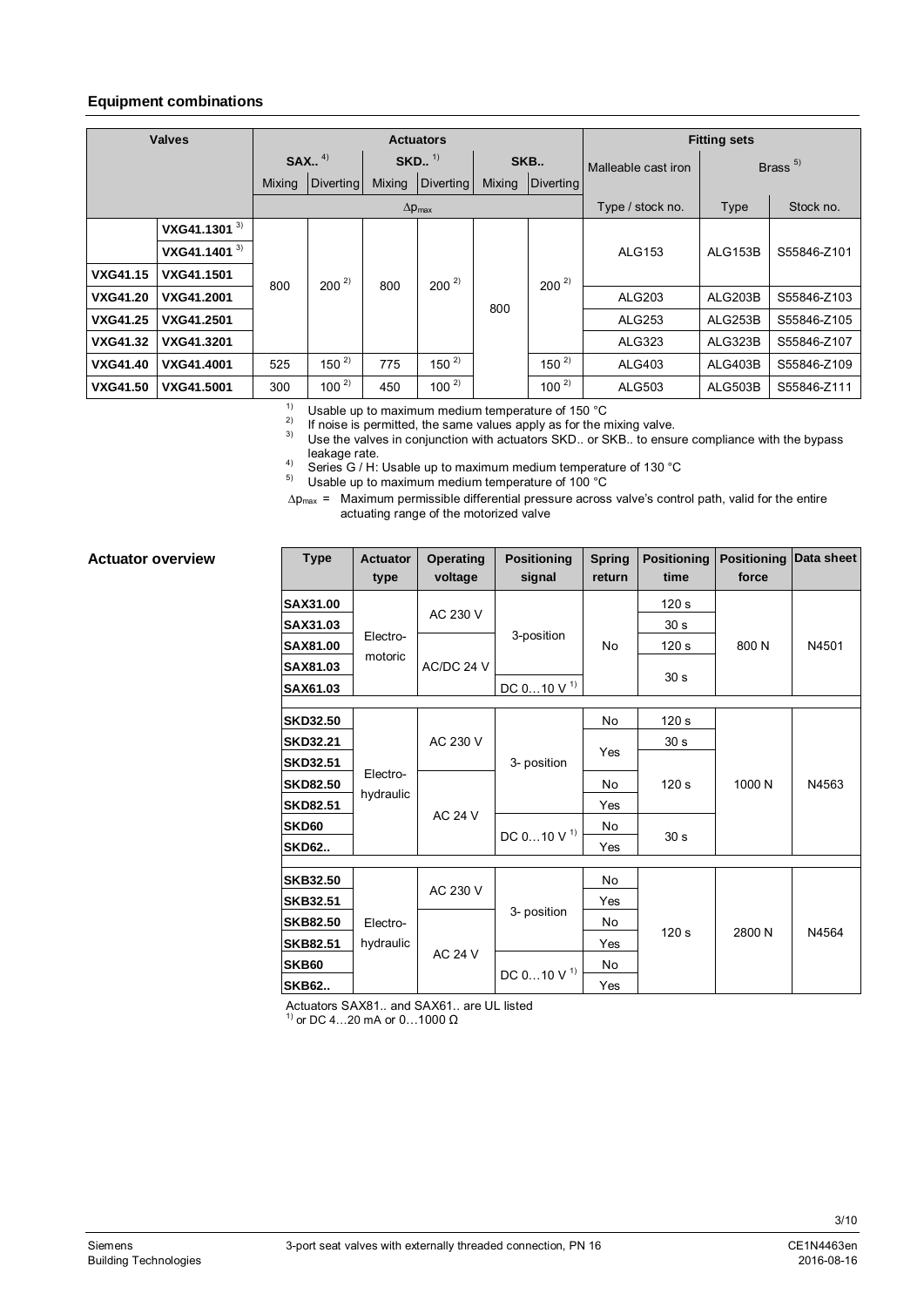#### **Technical design / mechanical design**

#### **Valve cross section**



Guided perforated plug which is integrated in the valve stem.

A pressed-in stainless steel seat ring is used as seat A – AB.

#### **Sizing**

#### **Flow diagram «Mixing»**



- *V* = Volume flow through the fully open valve  $(H_{100})$
- 100 kPa = 1 bar  $\approx$  10 mWC

1  $m^3/h$ =  $0.278$  I/s water at 20 °C

4/10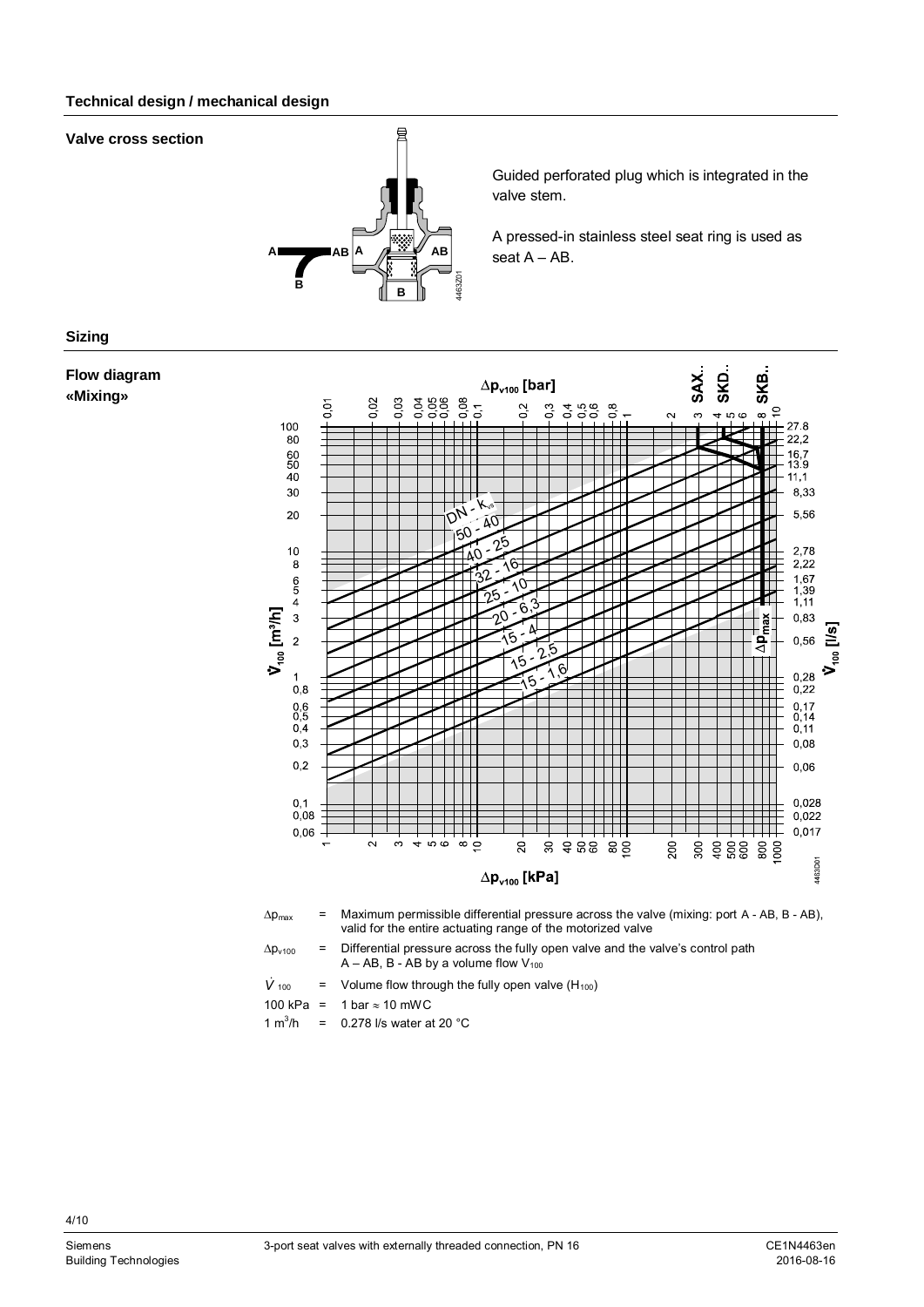#### **Valve flow characteristic**



Use the 3-port valve primarily as a mixing valve.

#### **Cavitation**

Cavitation accelerates wear on the valve plug and seat, and also results in undesirable noise. Cavitation can be avoided by not exceeding the differential pressure shown in the flow diagram on page 4, and by adhering to the static pressures shown below.

Note on chilled water

To avoid cavitation in chilled water circuits ensure sufficient counter pressure at valve outlet, e.g. by a throttling valve after the heat exchanger. Select the pressure drop across the valve at maximum according to the 80 °C curve in the flow diagram below.



From the diagram above, it will be seen that with the valve almost closed, the maximum permissible differential pressure  $\Delta p_{max}$  is 200 kPa (2 bar).

water example: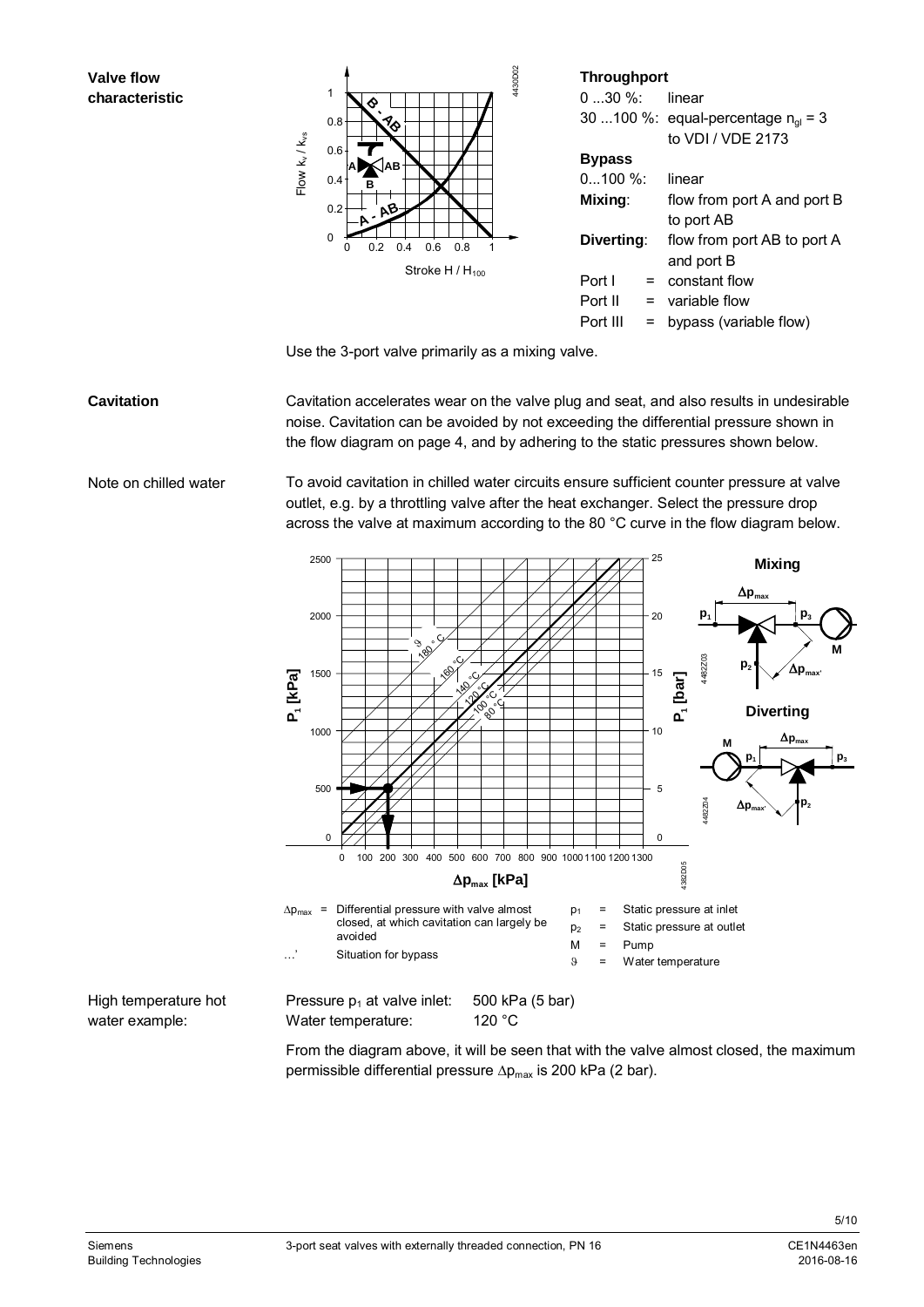**Working pressure and temperature**



### **Working pressure and medium temperature staged as per ISO 7005**

Current local legislation must be observed.

| <b>Notes</b>      |    |                                                                                                                                                                                                                                                                                                                                                                                         |  |  |  |  |  |
|-------------------|----|-----------------------------------------------------------------------------------------------------------------------------------------------------------------------------------------------------------------------------------------------------------------------------------------------------------------------------------------------------------------------------------------|--|--|--|--|--|
| Engineering       | ╱╲ | In open circuits, there is a risk of valve plug seizing caused by scale deposits. Thus,<br>use only the most powerful actuator SKB for these applications. Additionally, periodic<br>actuation (twice or three times per week) must be planned.<br>With closed and open circuits always use a strainer upstream of the valve to increase<br>the valve's functional safety.              |  |  |  |  |  |
|                   |    | Ensure cavitation-free flow, refer to page 5.                                                                                                                                                                                                                                                                                                                                           |  |  |  |  |  |
|                   | Λ  | To ensure the reliability of the valve, we recommend the fitting of a strainer at the valve<br>inlet in closed and open circuits.<br>For media below $0^{\circ}$ C, use the electric stem heating element to prevent the valve stem<br>from freezing in the stem sealing gland. For safety reasons, the stem heating element<br>has been designed for AC 24 V / 30 W operating voltage. |  |  |  |  |  |
| <b>Mounting</b>   |    | Both valve and actuator can easily be assembled at the mounting location. Neither<br>special tools nor adjustments are required.<br>The valve is supplied with Mounting Instructions 4 319 9563 0.                                                                                                                                                                                      |  |  |  |  |  |
| Orientation       |    | 362201                                                                                                                                                                                                                                                                                                                                                                                  |  |  |  |  |  |
| Direction of flow |    | When mounting, pay attention to the valve's flow direction symbol $\rightarrow$ :                                                                                                                                                                                                                                                                                                       |  |  |  |  |  |
|                   |    | Mixing from<br>Diverting from<br>A / B to AB<br>AB to A / B                                                                                                                                                                                                                                                                                                                             |  |  |  |  |  |
| Commissioning     |    | Commission the valve only if the actuator has been mounted correctly.                                                                                                                                                                                                                                                                                                                   |  |  |  |  |  |
|                   |    | Valve stem retracts:<br>Throughport $A - AB$ opens, bypass B closes<br>Throughport A - AB closes, bypass B opens<br>Valve stem extends:                                                                                                                                                                                                                                                 |  |  |  |  |  |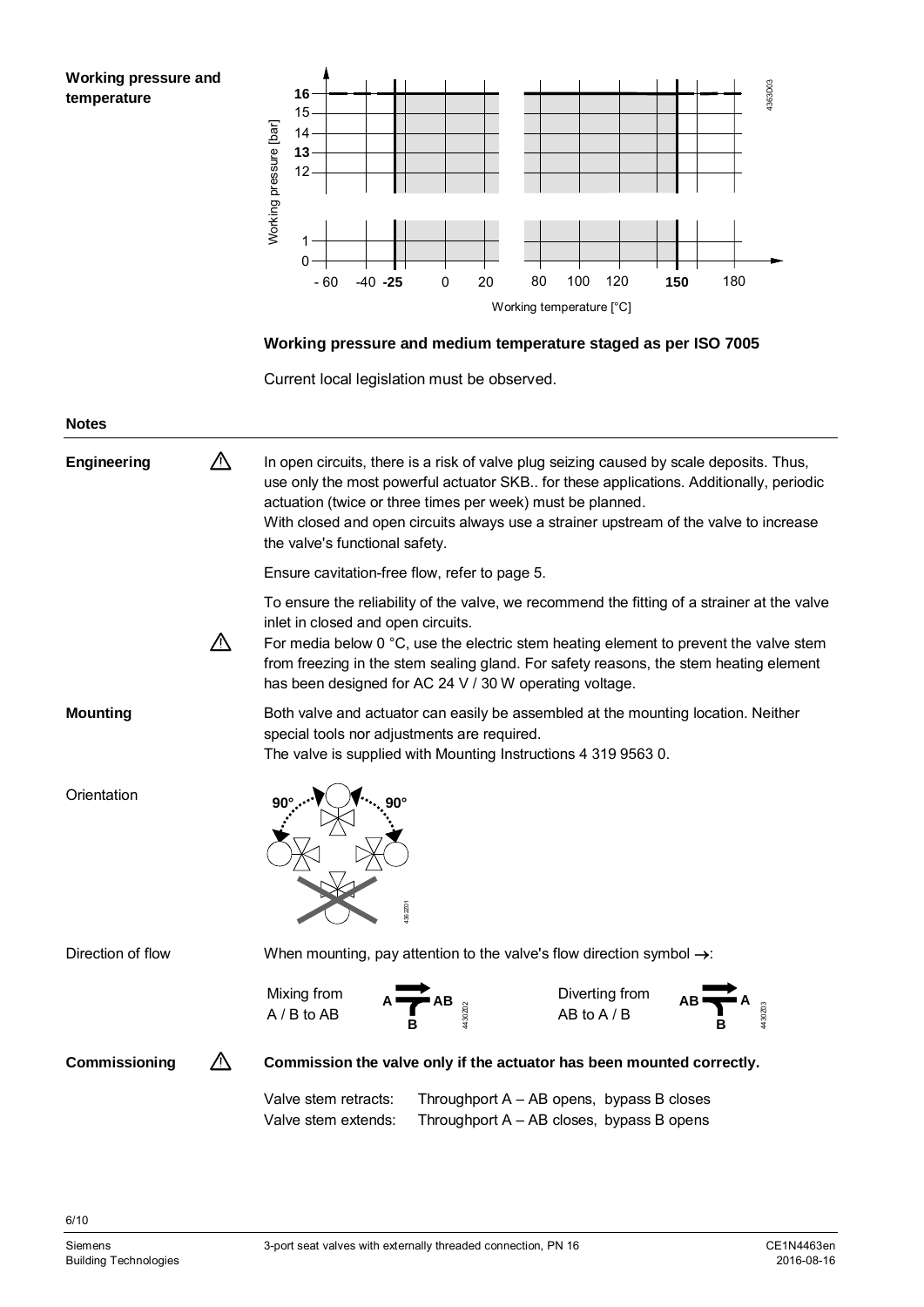|                     | The technical data given for these applications is valid only in conjunction with the<br>Siemens actuators as detailed under «Equipment combinations», page 3.                                                                                                                                |  |  |  |  |  |
|---------------------|-----------------------------------------------------------------------------------------------------------------------------------------------------------------------------------------------------------------------------------------------------------------------------------------------|--|--|--|--|--|
| Warranty            |                                                                                                                                                                                                                                                                                               |  |  |  |  |  |
|                     | Observe all local and currently applicable laws and regulations.<br>٠                                                                                                                                                                                                                         |  |  |  |  |  |
|                     | Special handling of individual components may be mandated by law or<br>$\bullet$<br>make ecological sense.                                                                                                                                                                                    |  |  |  |  |  |
| <b>Disposal</b>     | Do not dispose of the device as household waste.                                                                                                                                                                                                                                              |  |  |  |  |  |
|                     | Contact your local office or branch.                                                                                                                                                                                                                                                          |  |  |  |  |  |
| Stem sealing gland  | The glands can be exchanged without removing the valve, provided the pipes are<br>depressurized and cooled off and the stem surface is unharmed, refer to «spare parts»,<br>page 10.<br>If the stem is damaged in the gland range, replace the entire valve.                                  |  |  |  |  |  |
|                     | Before putting the valve into operation again, make certain the actuator is correctly<br>fitted.                                                                                                                                                                                              |  |  |  |  |  |
| Warning $\triangle$ | When doing service work on the valve / actuator:<br>Deactivate the pump and turn off the power supply<br>Close the shutoff valves<br>$\bullet$<br>Fully reduce the pressure in the piping system and allow pipes to completely cool<br>down<br>If necessary, disconnect the electrical wires. |  |  |  |  |  |
|                     | Valves are equipped with maintenance-free, continuously lubricated stem sealing<br>glands. See page 10 for replacement stem sealing glands.                                                                                                                                                   |  |  |  |  |  |

Siemens actuators as detailed under «Equipment combinations», page 3. All terms of the warranty will be invalidated by the use of actuators from other manufacturers.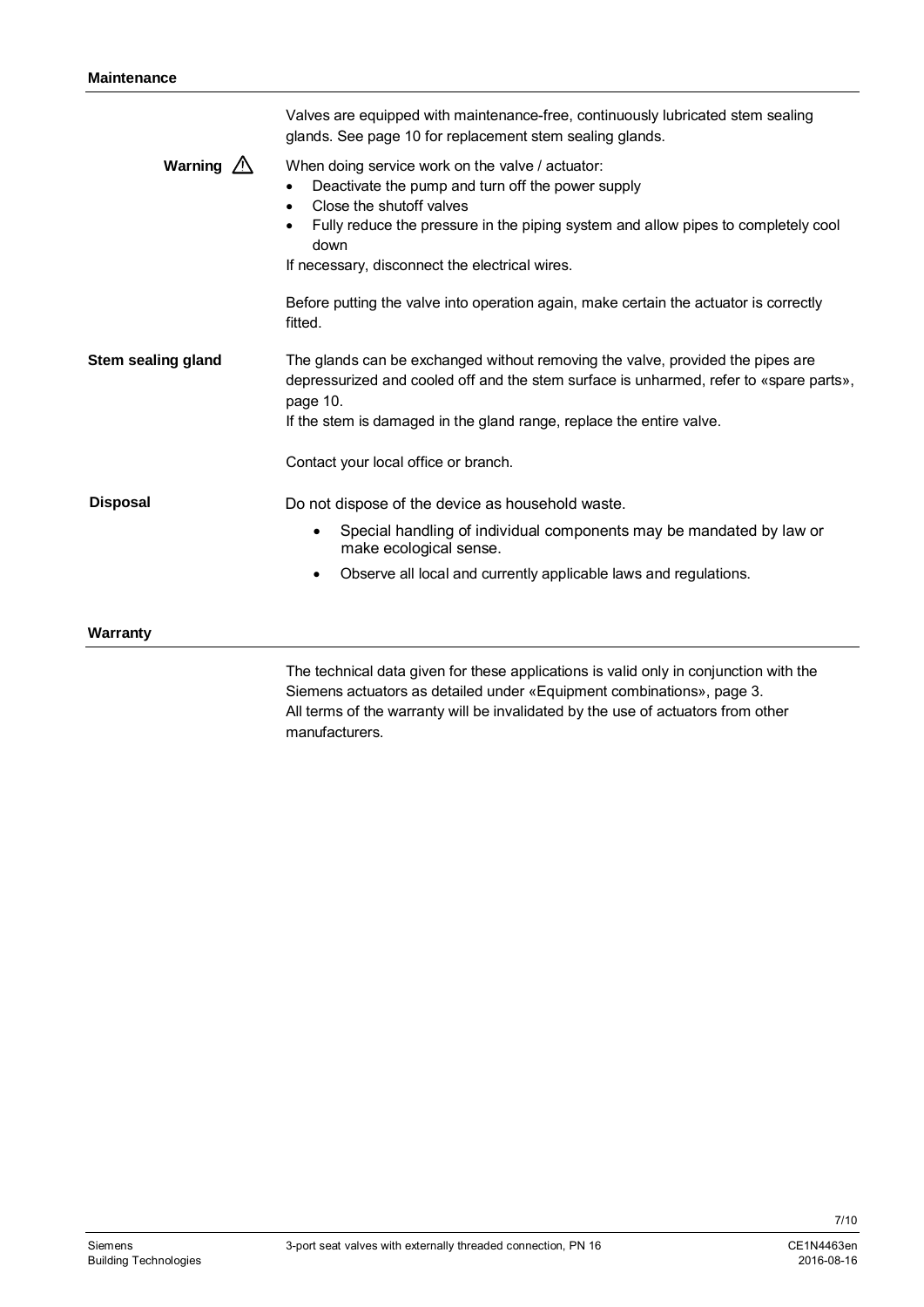#### **Technical data**

| <b>Functional data</b>                 | PN class                                                                                                                                              | PN 16 to ISO 7268                                                                                                                                                                          |  |  |
|----------------------------------------|-------------------------------------------------------------------------------------------------------------------------------------------------------|--------------------------------------------------------------------------------------------------------------------------------------------------------------------------------------------|--|--|
|                                        | Operating pressure                                                                                                                                    | to ISO 7005 within the permissible medium<br>temperature range according to the diagram on<br>page 6                                                                                       |  |  |
|                                        | Flow characteristic<br>• Throughport<br>030%<br>• Throughport<br>30100 %<br>$0100\%$<br>• Bypass                                                      | $\bullet$ linear<br>• equal percentage; $n_{ql}$ = 3 to VDI / VDE 2173<br>• linear                                                                                                         |  |  |
|                                        | Leakage rate • Throughport                                                                                                                            | 00.02 % of $k_{vs}$ value to DIN EN 1349                                                                                                                                                   |  |  |
|                                        | • Bypass standard version $0.52\%$ of $k_{vs}$ value                                                                                                  |                                                                                                                                                                                            |  |  |
|                                        | · Bypass VXG4101                                                                                                                                      | $00.02\%$ of $k_{vs}$ value                                                                                                                                                                |  |  |
|                                        | Permissible media water                                                                                                                               | cooling water, chilled water, low temperature hot<br>water, high temperature hot water, water with<br>anti-freeze;                                                                         |  |  |
|                                        |                                                                                                                                                       | recommendation: water treatment to VDI 2035                                                                                                                                                |  |  |
|                                        | drinking water                                                                                                                                        | VXG4101, < 90 °C                                                                                                                                                                           |  |  |
|                                        | Medium temperature <sup>1)</sup><br>DVGW applications, VXG4101,<br>chilled- and low temperature hot                                                   | $-25150 °C$                                                                                                                                                                                |  |  |
|                                        | water                                                                                                                                                 | max. 90 $^{\circ}$ C                                                                                                                                                                       |  |  |
|                                        | Rangeability $S_{v}$                                                                                                                                  | DN 15:<br>> 50<br>DN ≥20:<br>>100                                                                                                                                                          |  |  |
|                                        | Nominal stroke                                                                                                                                        | $20 \text{ mm}$                                                                                                                                                                            |  |  |
| Standards, directives and<br>approvals | <b>Pressure Equipment Directive</b><br><b>Pressure Accessories</b>                                                                                    | PED 2014/68/EU<br>Scope: Article 1, section 1<br>Definitions: Article 2, section 5                                                                                                         |  |  |
|                                        | Fluid group 2                                                                                                                                         | without CE-marking as per article 4, section 3<br>(sound engineering practice) <sup>2)</sup>                                                                                               |  |  |
|                                        | DVGW approval No.                                                                                                                                     | DW-6341BU0025                                                                                                                                                                              |  |  |
|                                        | <b>EAC Conformity</b>                                                                                                                                 | Eurasia Conformity                                                                                                                                                                         |  |  |
| Environmental compatibility            | The product environmental declaration CE1E4363en <sup>3</sup> contains data on<br>materials composition, packaging, environmental benefit, disposal). | environmentally compatible product design and assessments (RoHS compliance,                                                                                                                |  |  |
| <b>Materials</b>                       | Valve body                                                                                                                                            | bronze CuSn5Zn5Pb2                                                                                                                                                                         |  |  |
|                                        | Seat, plug, stem                                                                                                                                      | stainless steel                                                                                                                                                                            |  |  |
|                                        | Stem sealing gland                                                                                                                                    | dezincification-free brass                                                                                                                                                                 |  |  |
|                                        |                                                                                                                                                       | EPDM O rings, silicon-free                                                                                                                                                                 |  |  |
| Dimensions / Weight                    | Refer to «Dimensions»                                                                                                                                 |                                                                                                                                                                                            |  |  |
|                                        | <b>External thread connections</b>                                                                                                                    | GB to ISO 228-1                                                                                                                                                                            |  |  |
|                                        | 1)<br>sealing gland.                                                                                                                                  | Media below 0 °C: Stem heating element required to prevent freezing of the valve stem in the stem<br>Applications requiring union fittings with DVGW approval must be delivered by thirds. |  |  |
|                                        | 2)                                                                                                                                                    | Valves where PS x DN < 1000, do not require special testing and cannot carry the CE label.                                                                                                 |  |  |
|                                        |                                                                                                                                                       |                                                                                                                                                                                            |  |  |

<sup>3)</sup> The documents can be downloaded from [http://siemens.com/bt/download.](http://siemens.com/bt/download)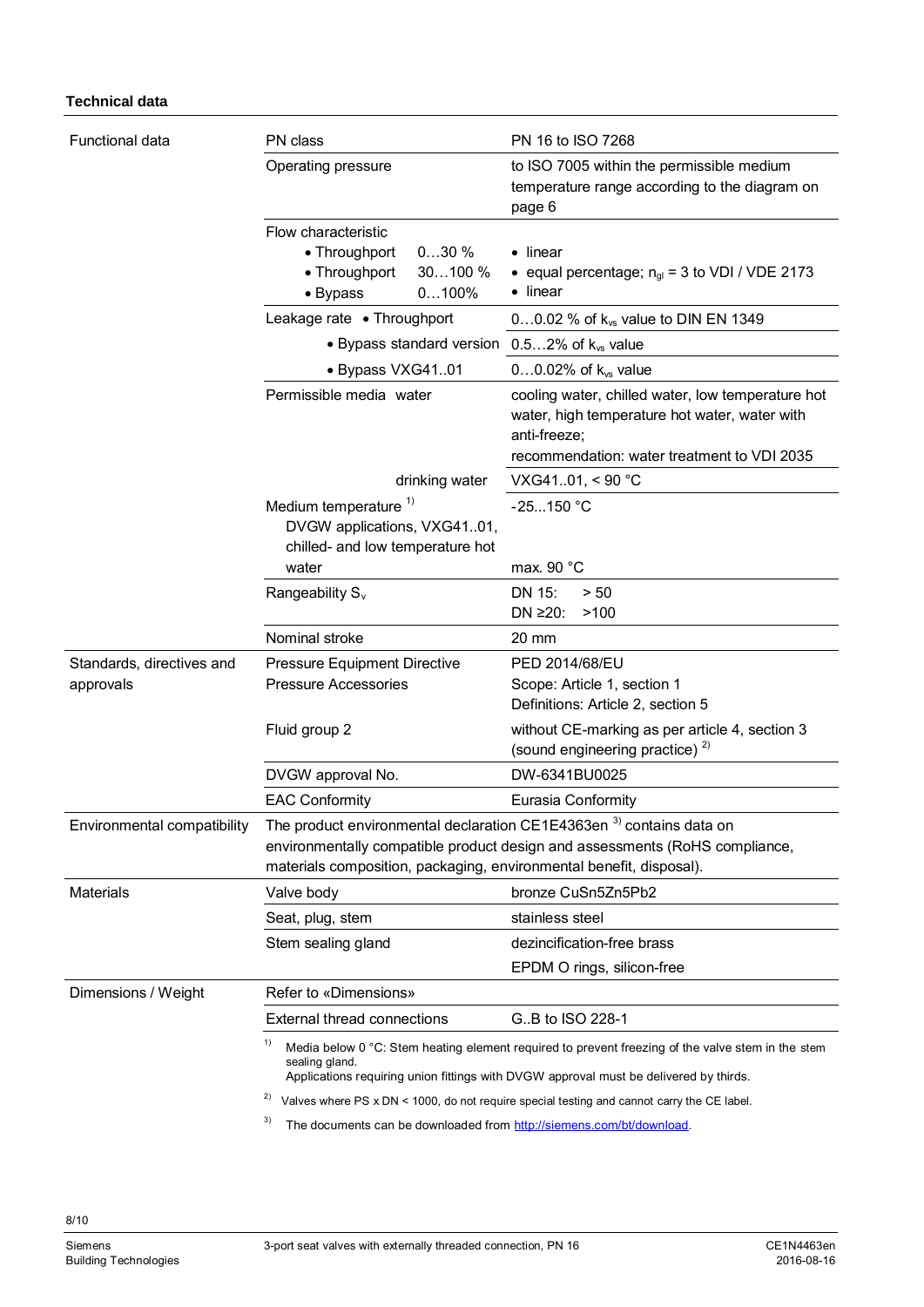#### **Dimensions**



- DN = Nominal size
- $H = Total actuator height plus minimum distance to$ the wall or the ceiling for mounting, connection, operation, service, etc.
- H1 = Dimension from the pipe centre to install the actuator (upper edge)
- H2 = Valve in the «Closed» position means that the stem is fully extended

| <b>Type</b>     |            | <b>DN</b> | B    | G                       | L1   | L <sub>2</sub> | L3   | H1       | H <sub>2</sub> |      | н     |      | $\overline{\mathbf{k}}$ g |
|-----------------|------------|-----------|------|-------------------------|------|----------------|------|----------|----------------|------|-------|------|---------------------------|
|                 |            |           | [mm] | [inch]                  | [mm] | [mm]           | [mm] | [mm]     | [mm]           | SAX  | SKD   | SKB  | [kg]                      |
| VXG41.1301      |            |           |      |                         |      |                |      |          |                |      |       |      |                           |
| VXG41.1401      |            | 15        |      | G <sub>1</sub> B<br>100 |      |                |      |          | 122.5          | >468 | > 526 | >601 | 1.30                      |
| <b>VXG41.15</b> | VXG41.1501 |           | 10   |                         |      | 50             |      | 50<br>26 |                |      |       |      |                           |
| <b>VXG41.20</b> | VXG41.2001 | 20        |      | $G1\frac{1}{4}B$        |      |                |      |          |                |      |       |      | 1.42                      |
| <b>VXG41.25</b> | VXG41.2501 | 25        |      | $G1\frac{1}{2}B$        |      |                |      |          | 130.5          |      | > 534 | >609 | 1.65                      |
| <b>VXG41.32</b> | VXG41.3201 | 32        | 14   | G2B                     | 105  | 52.5           | 52.5 | 34       |                | >476 |       |      | 2.10                      |
| <b>VXG41.40</b> | VXG41.4001 | 40        | 15   | $G2\frac{1}{4}B$        | 130  | 65             | 65   |          |                |      |       |      | 2.80                      |
| <b>VXG41.50</b> | VXG41.5001 | 50        | 16   | $G2\frac{3}{4}B$        | 150  | 75             | 75   | 46       | 142.5          | >488 | > 546 | >621 | 3.90                      |

#### **Threaded fittings**



| Malleable cast iron fittings | <b>Brass fittings</b> |                  | for valve type | G                | <b>Rp</b>                        |
|------------------------------|-----------------------|------------------|----------------|------------------|----------------------------------|
| Type / Stock No.             | Type                  | <b>Stock No.</b> |                | [inch]           | [inch]                           |
| <b>ALG153</b>                | <b>ALG153B</b>        | S55846-Z101      | VXG41.1315     | G <sub>1</sub>   | $Rp\frac{1}{2}$                  |
| <b>ALG203</b>                | <b>ALG203B</b>        | S55846-Z103      | VXG41.20.      | G $1\frac{1}{4}$ | $Rp_{4}$                         |
| <b>ALG253</b>                | <b>ALG253B</b>        | S55846-Z105      | VXG41.25       | G $1\frac{1}{2}$ | Rp <sub>1</sub>                  |
| <b>ALG323</b>                | <b>ALG323B</b>        | S55846-Z107      | VXG41.32       | G 2              | Rp 1 <sup>1</sup> / <sub>4</sub> |
| <b>ALG403</b>                | <b>ALG403B</b>        | S55846-Z109      | VXG41.40       | $G 2\frac{1}{4}$ | Rp 1 <sup>1</sup> / <sub>2</sub> |
| <b>ALG503</b>                | <b>ALG503B</b>        | S55846-Z111      | VXG41.50       | $G 2\frac{3}{4}$ | Rp <sub>2</sub>                  |

- On valve side: cylindrical thread to ISO 228-1
- On pipe side: with cylindrical thread to ISO 7-1
- For drinking water applications according to DVGW drinking water regulation 2001 threaded fittings must be obtained from local dealer.
- ALG..B for media temperatures up to 100 °C
- Applications requiring union fittings with DVGW approval must be delivered by thirds.